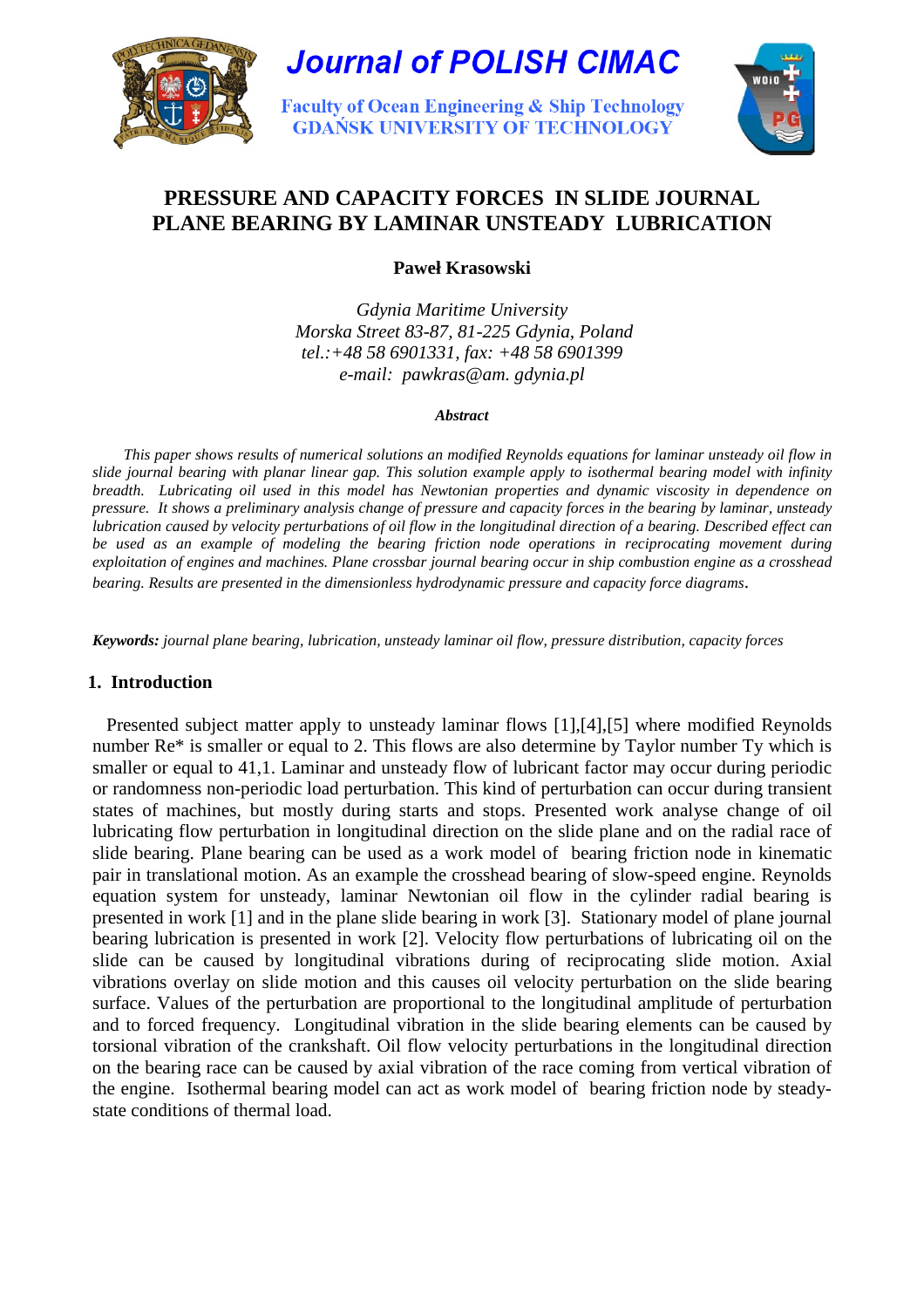#### **2. Modified Reynolds Equation**

Lubricating gap is characterize by following geometric parameters: maximal gap height  $h_0$ , minimal gap height  $h_e$ , gap length L and gap width b (Fig.1). In presented model the following assumption were made: lubricating gap dimensions along it's width of mating surfaces remain identical. Lubricating gap height after gap length was described in cartesian co-ordinate system by the following dimensionless form:



*Fig.1. Geometry schema of the slide journal plate bearing gap* 

Dimensionless values [2], [3] that characterize lubricating gap are: length coordinate  $x_1$ , gap height coordinate  $h_1$  and gap convergence coefficient  $\varepsilon$ :

$$
h_1 = \frac{h}{h_e}; \quad x_1 = \frac{x}{L}; \quad \varepsilon = \frac{h_0}{h_e}
$$
 (2)

In considered model we assume small unsteady disturbances and in order to maintain the laminar flow, oil velocity  $V_i^*$  and pressure  $p_i^*$  are total of dependent quantities  $\tilde{V}_i$ ;  $\tilde{p}_1$  and independent quantities  $V_i$ ;  $p_1$  from time [3],[5] according to equation (3).

$$
V_i^* = V_i + \tilde{V}_i \qquad i = 1, 2, 3
$$
  
\n
$$
p_1^* = p_1 + \tilde{p}_1 \qquad (3)
$$

Unsteady components of dimensionless oil velocity and pressure we [4] in following form of infinite series :

$$
\tilde{V}_i(x_1; y_1; z_1; t_1) = \sum_{k=1}^{\infty} V_i^{(k)}(x_1; y_1; z_1) \exp(j k \omega_0 t_0 t_1) \qquad i=1,2,3
$$
  

$$
\tilde{p}_1(x_1; z_1; t_1) = \sum_{k=1}^{\infty} p_1^{(k)}(x_1; z_1) \exp(j k \omega_0 t_0 t_1)
$$
 (4)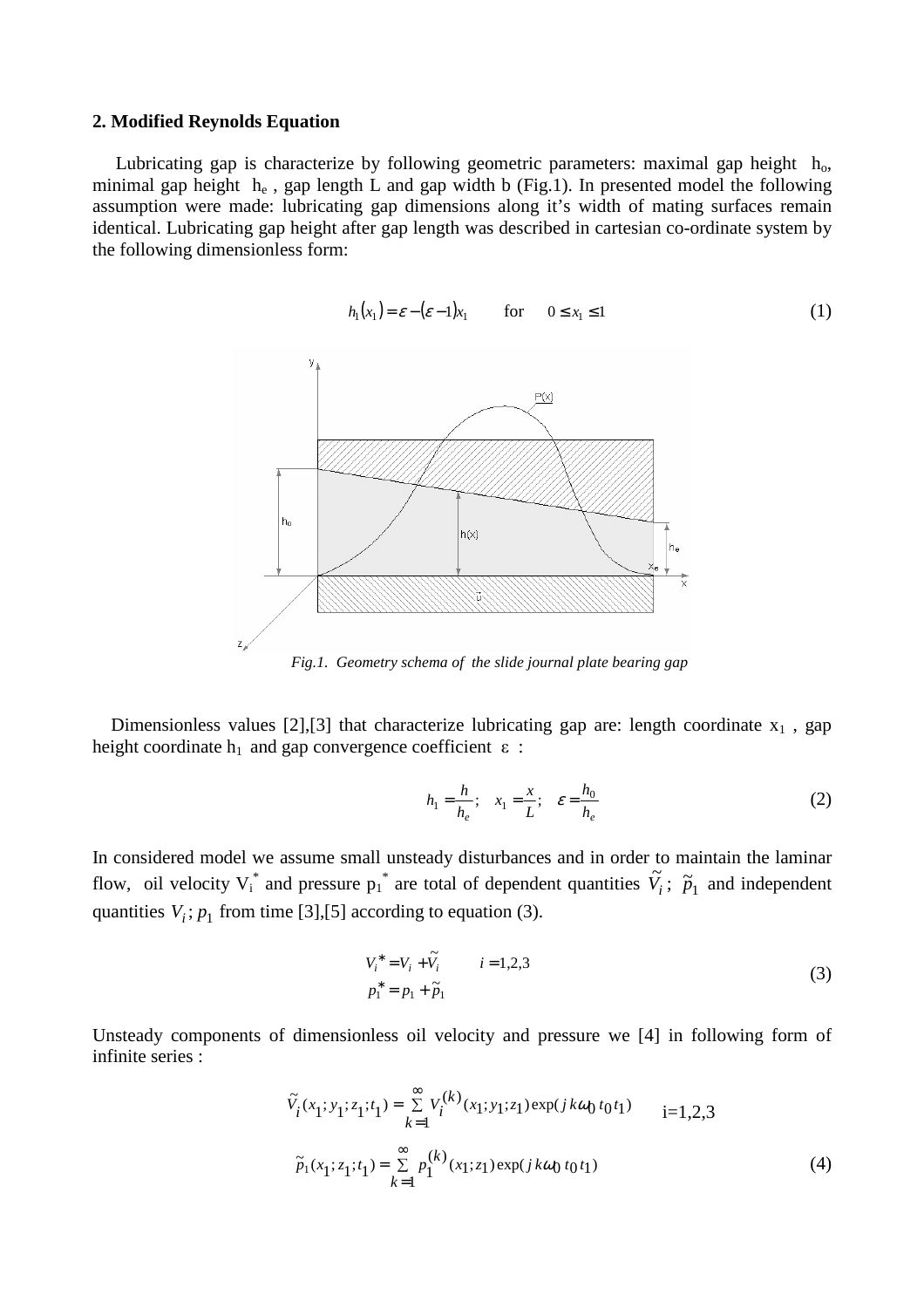where:  $\omega_0$  – angular velocity perturbations in unsteady flow, j - imaginary unit j =  $\sqrt{-1}$ .

Reynolds equation describing dimensionless total pressure  $p_1^*$  in the lubricating gap of a plane journal bearing [3] by unsteady, laminar, isothermal, Newtonian flow. Together with longitudinal velocity perturbations  $V_{10}$  on the race surface and  $V_{1h}$  on the slide. Velocity perturbation  $V_{30}$  along bearing width on the race and  $V_{3h}$  on the slide also occur in this model, as follows:

$$
\frac{\partial}{\partial x_1} \left\{ \frac{h_1^3}{\eta_{1B}e^{Kp_1}} \left[ \frac{\partial p_1^*}{\partial x_1} - K \left( p_1^* - p_1 \right) \frac{\partial p_1}{\partial x_1} \right] \right\} + \frac{1}{L_1^2} \frac{\partial}{\partial z_1} \left\{ \frac{h_1^3}{\eta_{1B}e^{Kp_1}} \left[ \frac{\partial p_1^*}{\partial z_1} - K \left( p_1^* - p_1 \right) \frac{\partial p_1}{\partial z_1} \right] \right\} =
$$
\n
$$
= 6 \frac{\partial h_1}{\partial x_1} + \frac{1}{2} \rho_1 \operatorname{Re}^* n \left\{ \frac{\partial}{\partial x_1} \left[ \frac{h_1^3}{\eta_{1B}e^{Kp_1}} (V_{10} + V_{1h}) \right] + \frac{1}{L_1^2} \frac{\partial}{\partial z_1} \left[ \frac{h_1^3}{\eta_{1B}e^{Kp_1}} (V_{30} + V_{3h}) \right] \right\} \sum_{k=1}^{\infty} A_k +
$$
\n
$$
- 6 \left\{ \frac{\partial}{\partial x_1} \left[ h_1 (V_{10} + V_{1h}) \right] + \frac{1}{L_1^2} \frac{\partial}{\partial z_1} \left[ h_1 (V_{30} + V_{3h}) \right] - 2 \left[ V_{1h} \frac{\partial h_1}{\partial x_1} + \frac{1}{L_1^2} V_{3h} \frac{\partial h_1}{\partial z_1} \right] \right\} \sum_{k=1}^{\infty} B_k
$$
\n
$$
\text{for } 0 \le x_1 \le 1; \ 0 \le y_1 \le h_1; \ -1 \le z_1 \le 1; \ 0 \le t_1 \le t_k; \ p_1^* = p_1^*(x_1; z_1; t_1)
$$

Oil vector velocity components in dimension form  $V_x$ ,  $V_y$ ,  $V_z$  and in dimensionless form  $V_1$ ,  $V_2$ ,  $V_3$  are described as follows:

$$
V_x = UV_1 \t V_y = \psi UV_2 \t V_z = \frac{U}{L_1} V_3 \t (6)
$$

where:

U – linear velocity of slide bearing,

 $\psi$  – relative dimensionless clearance of bearing  $(10^{-4} \leq \psi \leq 10^{-3})$ ,

b – bearing breadth,

 $L_1$  – relative bearing breadth:

$$
\psi = \frac{h_e}{L} \; ; \qquad L_1 = \frac{b}{L} \tag{7}
$$

 Oil dynamic viscosity η in dependence on pressure was taken according to the Barrus formula [5] and presented [1] in the dimension form  $\eta$  and in dimensionless form  $\eta_1$ :

$$
\eta = \eta_0 e^{\alpha(p - p_a)} \approx \eta_0 e^{\alpha p} \; ; \qquad \eta_1 = \frac{\eta}{\eta_0} = \exp(\alpha p) \tag{8}
$$

where:

 $\eta_{0}$ - oil dynamic viscosity by atmospheric pressure  $p = p_a \approx 0$ ,

 $\alpha$  – piezocoefficient taking into account viscosity changes in dependence on pressure.

Additional assumptions were made [2]: the dimensionless value for density  $\rho_1$ , pressure  $p_1$ , time  $t_1$  and for remaining coordinates  $y_1$  and  $z_1$  according to the following designation:

$$
\rho = \rho_0 \rho_1, \qquad p = p_0 \rho_1, \qquad t = t_0 t_1
$$
  
\n
$$
z = b z_1, \qquad y = h_e y_1, \qquad K = \alpha p_0
$$
\n(9)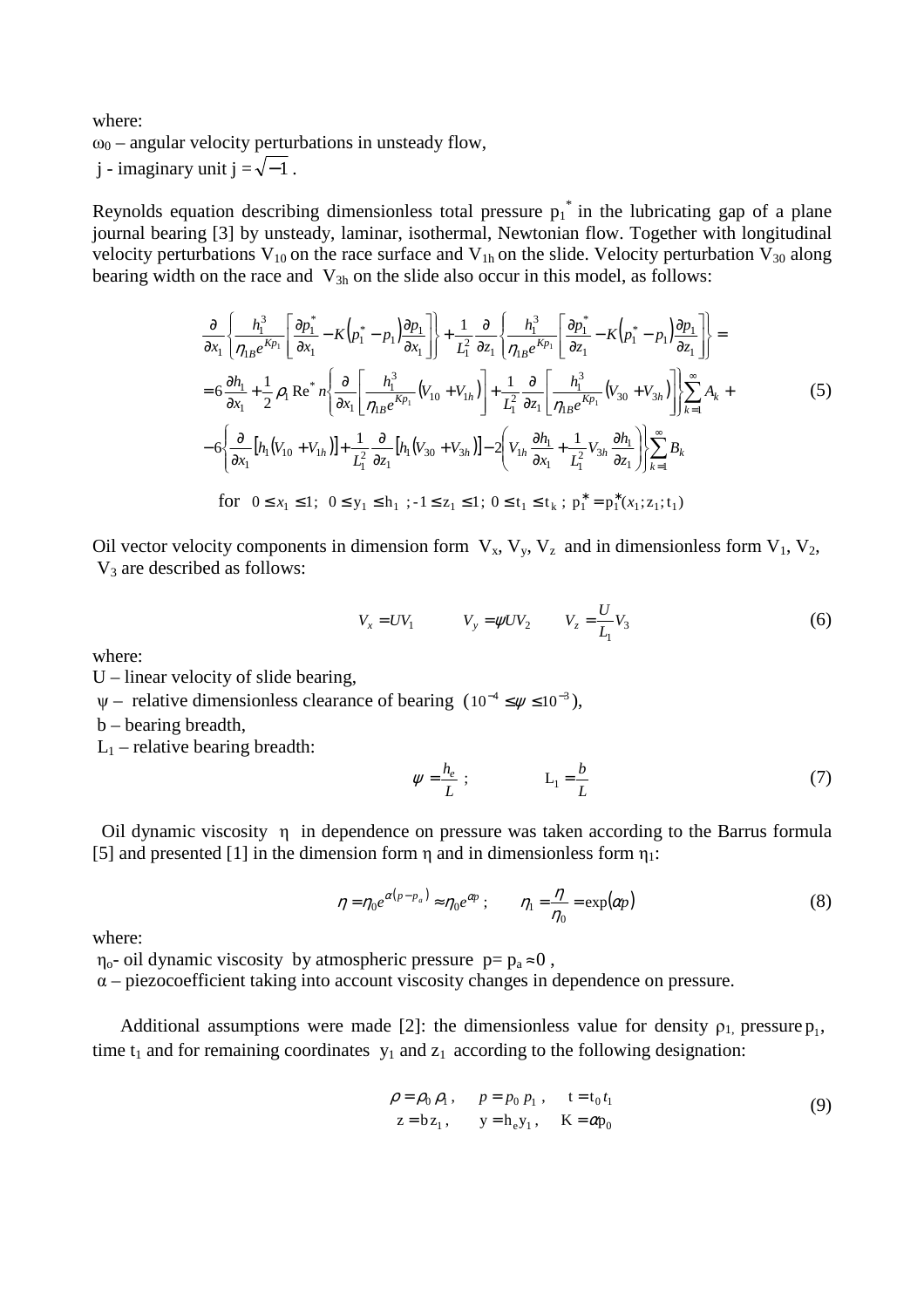Density, pressure and time values with zero index are equivalent to basic sizes. Constant value K characterize dynamic viscosity in dependence on pressure. Pressure  $p_0$ , Reynolds number Re, modified Reynolds number Re\* has the following form [2]:

$$
p_0 = \frac{U\eta_0}{\psi^2 L} \quad ; \qquad \text{Re} = \frac{U\rho_0 h_e}{\eta_0} \quad ; \qquad \text{Re}^* = \psi \text{Re}
$$
 (10)

Sums of a series  $\tilde{\Sigma}$  $\sum_{k=1}^{\infty} A_k$  and  $\sum_{k=1}^{\infty}$  $\sum_{k=1}$  B<sub>k</sub> in Reynolds equation (5) were defined in works [1],[3], has form

$$
\sum_{k=1}^{\infty} A_k = \sum_{k=1}^{\infty} \frac{\sin(k\omega_0 t_0 t_1)}{k} = \begin{cases} \frac{\pi - \omega_0 t_0 t_1}{2} & 0 < t_1 < 1 \\ 0 & t_1 = 0; 1 \end{cases} \tag{11}
$$

$$
\sum_{k=1}^{\infty} B_k = \sum_{k=1}^{\infty} \frac{\cos(k\omega_0 t_0 t_1)}{k^2} = \frac{1}{4} \left[ (\pi - \omega_0 t_0 t_1)^2 - \frac{\pi^2}{3} \right] \quad \text{dla} \quad 0 \le t_1 \le 1
$$

In the further numerical analysis relation time was taken into account as a propagation period of axial velocity perturbation of lubricating oil. In case where oil velocity perturbations are caused by forced vibrations of engine then the number n in equation (5) define multiplication of perturbation frequency  $ω_0$  to angular velocity of engine crankshaft  $ω$ .

#### **3. Hydrodynamic pressure**

 Equation solution (3) for infinity breadth bearing with assumption that velocity perturbation does not depend on coordinate  $x_1$  can be present [3] in total dimensionless hydrodynamic pressure  $p_1^*$  .

$$
p_1^*(x_1) = p_{1K} - \frac{p_{10}}{1 - Kp_{10}} (V_{10} - V_{1h}) \sum_{k=1}^{\infty} B_k + \frac{x_1}{4\varepsilon^2} \frac{\rho_1 \operatorname{Re}^* n}{1 - Kp_{10}} (V_{10} + V_{1h}) \left( \varepsilon + 1 - \frac{\varepsilon + h_1}{h_1^2} \right) \sum_{k=1}^{\infty} A_k + \frac{3K}{(\varepsilon - 1)^2} \frac{\rho_1 \operatorname{Re}^* n}{1 - Kp_{10}} (V_{10} + V_{1h}) \left( (x_1 - 1) \ln \varepsilon - \ln h_1 + \frac{1}{\varepsilon + 1} \left[ (\varepsilon - 1)(1 - 2x_1) + \frac{\varepsilon}{h_1} - h_1 \right] \right) \sum_{k=1}^{\infty} A_k
$$
\n(12)

The  $p_{10}$  value is a pressure value in the disccused lubricating gap by the steady flow with the constant lubricating oil dynamic viscosity. On the other hand  $p_{1K}$  value is a stationary pressure value for viscosity, in dependence on pressure and for discussed form of lubricating gap it was mentioned in work [2]:

$$
p_{10} = \frac{6(\varepsilon - 1)(1 - x_1)x_1}{(\varepsilon + 1)(\varepsilon - \varepsilon x_1 + x_1)^2} ; \qquad p_{1K} = -\frac{1}{K} \ln |1 - K p_{10}| \tag{13}
$$

Perturbation pressure  $\tilde{p}_1$  in the unsteady part of the flow can be presented as a difference of total pressure  $p_1^*$  and stationary pressure  $p_{1K}$ .

 On the basis of presented dependences for isothermal bearing model with infinity width, the calculations of hydrodynamic pressure distribution in the lubricating gap were made. In the example calculations the following assumption were made: oil with constant density and value of the expression  $np_1Re^{\dagger}=12$ , which approximately comply to longitudinal velocity perturbation function in the engine crosshead bearing after the first frequency force from two-stroke, six cylinder engine crankshaft torsional vibration. Hydrodynamic pressure distribution and other pressure parameters are in dependence on lubricating gap convergence coefficient ε [2]. Optimum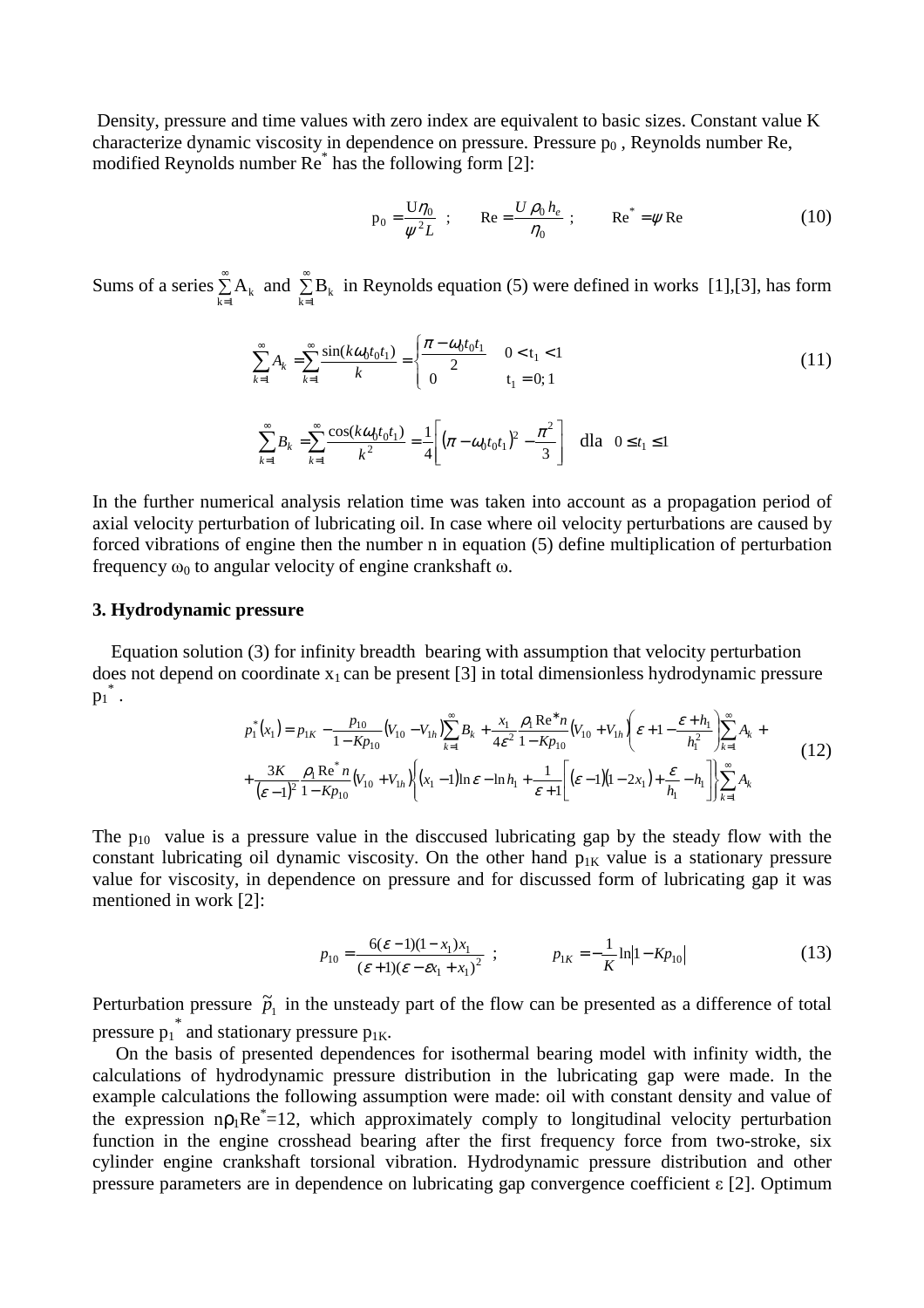gap convergence  $\varepsilon_{opt} = 1 + \sqrt{2}$  comply to maximal hydrodynamic pressure. Pressure in the optional point of lubricating gap changes due the perturbation time and its distribution along the gap length reach the maximal and minimum values. On the Fig.2 example of the hydrodynamic total pressure distribution along the gap length for bearing with the optimal convergence  $\varepsilon_{opt}$  and for the



*Fig.2 Total maximal (a) and minimal (b) pressure distributions*  $p_1^*$  *in direction*  $x_1$ *for*  $\varepsilon$ *: 1)*  $\varepsilon = \varepsilon_{opt}$ *;* 2)  $\varepsilon = 1.4$  *by velocity perturbations:*  $V_{10} = 0.05$ 

convergence  $\varepsilon$ =1,4 marked with numbers 1 and 2 by the constant viscosity (K=0) in dependence on pressure  $(K=0,25)$  marked with thin and thick lines. Maximal pressure distribution were marked with symbols a and the minimal pressure distribution were marked with b. Pressure quantities by stationary flow were marked with broken line. Unsteady flow on the Fig.2 is caused by longitudinal velocity perturbation only on the bearing race  $V_{10}=0,05$ . In the case where oil dynamic viscosity depends on pressure then pressure perturbations are higher than in the case where oil has constant viscosity. Pressure perturbation quantity depends on lubricating oil



*Fig.3 Pressure distributions*  $p_1^*$  *in place*  $x_1=0,5$  *in the time*  $t_1$  *by velocity perturbations: 1)V10=0,05; V1h=0; 2) V10=0,05; V1h=0,025;3) V10=0,05; V1h=0,05;4) V10=0,05; V1h=-0,05* 

convergence ε and is the maximum for optimal convergence. It apply also to stationary pressure increase in the lubricating gap. Further analysis of pressure distribution were made for gap with optima convergence (ε=ε<sub>opt</sub>).

Total pressure distribution along the bearing gap and perturbation pressure distribution in the time function in the optional point on the race surface were analyzed. Numerical calculation results were presented by following longitudinal velocity perturbations: 1)  $V_{10}=0.05$ ,  $V_{1h}=0$ ; 2)  $V_{10}=0.05$ ,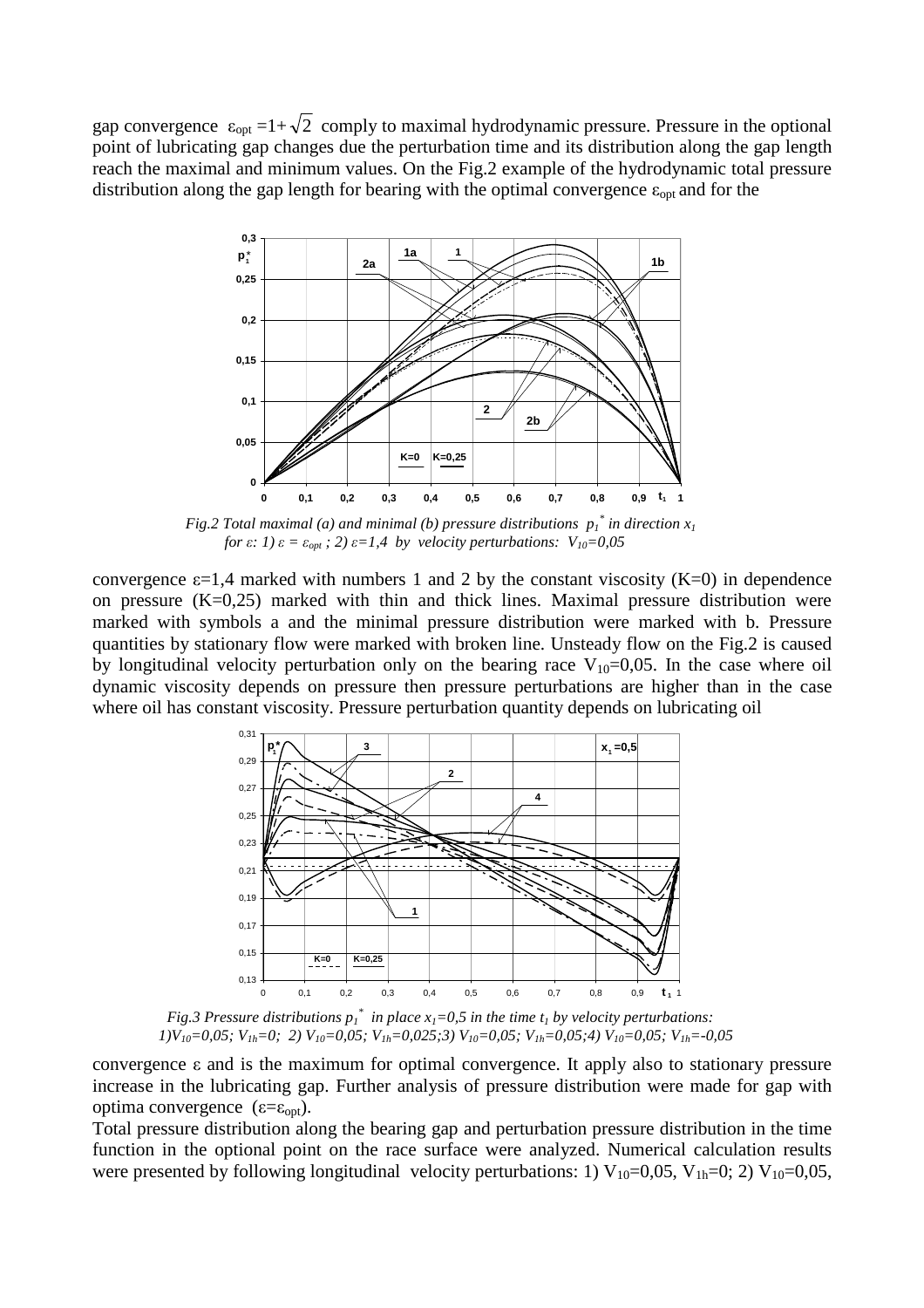$V_{1h}=0.025$ ; 3)  $V_{10}=0.05$ ,  $V_{1h}=0.05$ ; 4)  $V_{10}=0.05$ ,  $V_{1h}=0.05$ . Unsteady pressure is changing at the time of velocity perturbation and its course is a function of time and its location along the bearing length. It is the temporary function of a period of velocity perturbation. Total pressure course  $p_1^*$ in the point located in the half way of bearing length  $x_1=0.5$  on the surface of the race in dimensionless time function is presented on the Fig. 3 for fourth different velocity perturbation. Steady pressure is marked with the misfiring line. When the velocity perturbation of oil on the race is harmonious with the slide velocity, the perturbation pressure increases. In the opposite situation it decreases and the drop is much higher than the rise. It lasts shorter than the half perturbation period. The opposite case is when velocity perturbation takes place on the slide. This case has not been presented on the figure. The periods of drop and rise of pressure are asymmetric in the case of different levels of velocity perturbation (Fig. 3). The level of velocity perturbation is higher for both options when the viscosity depends on the pressure.

### **4. Capacity forces**

Hydrodynamic capacity force in the bearing comes from the hydrodynamic pressure integral on bearing surface slide. In dimensionless form:

$$
W_1^* = \frac{W^*}{W_0} = \int_0^1 p_1^*(x_1) dx_1 ; \qquad W_0 = bLp_0
$$
 (14)

where:

 $W_0$  – characteristic value of capacity force

Capacity load changes during the time of velocity perturbation. Capacity load change  $\tilde{W}_{1K}$  is calculated as a difference between capacity in unsteady flow  $W_1^*$  and stationary flow  $W_{1K}$ :

$$
\widetilde{W}_{1K} = W_1^* - W_{1K} \quad ; \qquad W_{1K} = \int_0^1 p_{1K}(x_1) \, dx_1 \tag{15}
$$



*Fig.* 4 The capacity forces  $\widetilde{W}_1$  of slide journal bearing in the time  $t_1$  by velocity perturbations:  *1) V10=0,05; V1h=0; 2) V10=0,05; V1h=0,025;3) V10=0,05; V1h=0,05;4) V10=0,05; V1h=-0,05* 

In case of lubricating oil flow with constant viscosity independent from pressure  $(K=0)$ , the capacity load by stationary flow  $W_{10}$  is determined [2] by equation: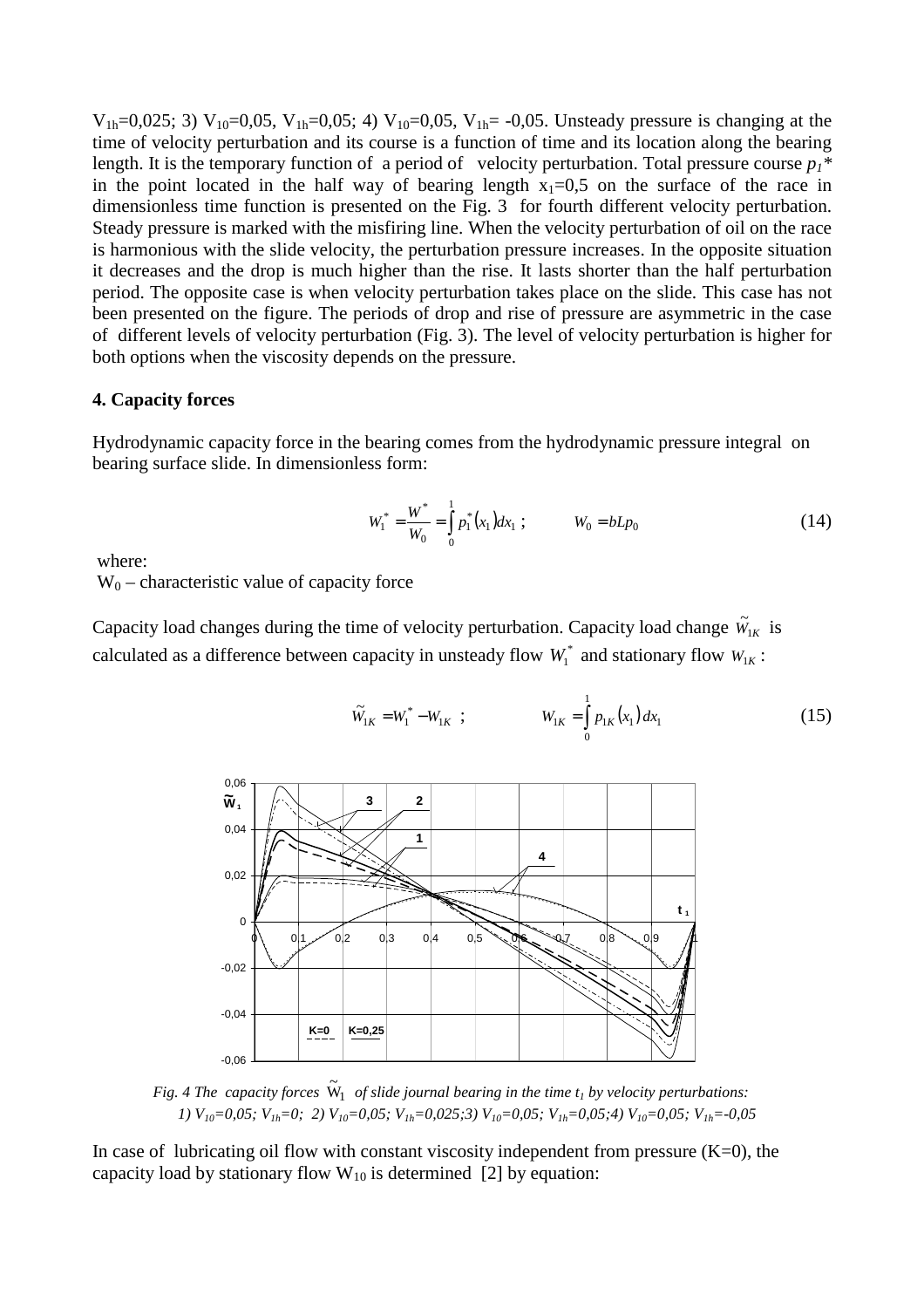$$
W_{10} = \frac{6}{(\varepsilon - 1)^2} \left( \ln \varepsilon - 2 \frac{\varepsilon - 1}{\varepsilon + 1} \right) \tag{16}
$$

 Fig.4 presents hydrodynamic capacity change of plain bearing during the viscosity perturbation time for both considered perturbation alternatives. Capacity load change is similar to total pressure change resulting from Fig. 3. Capacity force decrease caused by velocity perturbations is greater than capacity force increase and it depends on perturbation variant. Pressure perturbation and capacity load drop and is caused by appearance of counter flow velocity to the direction of stationary flow. In case of oil dynamic viscosity depends on pressure, capacity load by stationary condition is greater than by constant viscosity.



*Fig. 5 Coordinate*  $x_{1W}$  *situated capacity force*  $W_1^*$  *in the time t<sub>1</sub> by perturbations: 1) V10=0,05; V1h=0; 2) V10=0,05; V1h=0,025;3) V10=0,05; V1h=0,05;4) V10=0,05; V1h=-0,05* 

In that case this lubricating oil quality causes that capacity load decrease as a result of velocity perturbation gives greater capacity load margin in both velocity perturbation cases. Capacity load position on the bearing lengthwise can be specified with coordinate – coordinate of centre elementary hydrodynamic pressure surface forces.



*Fig. 6 Change of coordinate*  $\Delta x_{IW}$  *situated capacity force*  $W_1^*$  *in the time t<sub>1</sub> by perturbations: 1) V10=0,05; V1h=0; 2) V10=0,05; V1h=0,025;3) V10=0,05; V1h=0,05;4) V10=0,05; V1h=-0,05* 

This coordinate changes the position during velocity perturbation of oil flow. Capacity load diagrams for both considered velocity perturbation are presented on Fig. 5 and Fig. 6. Position